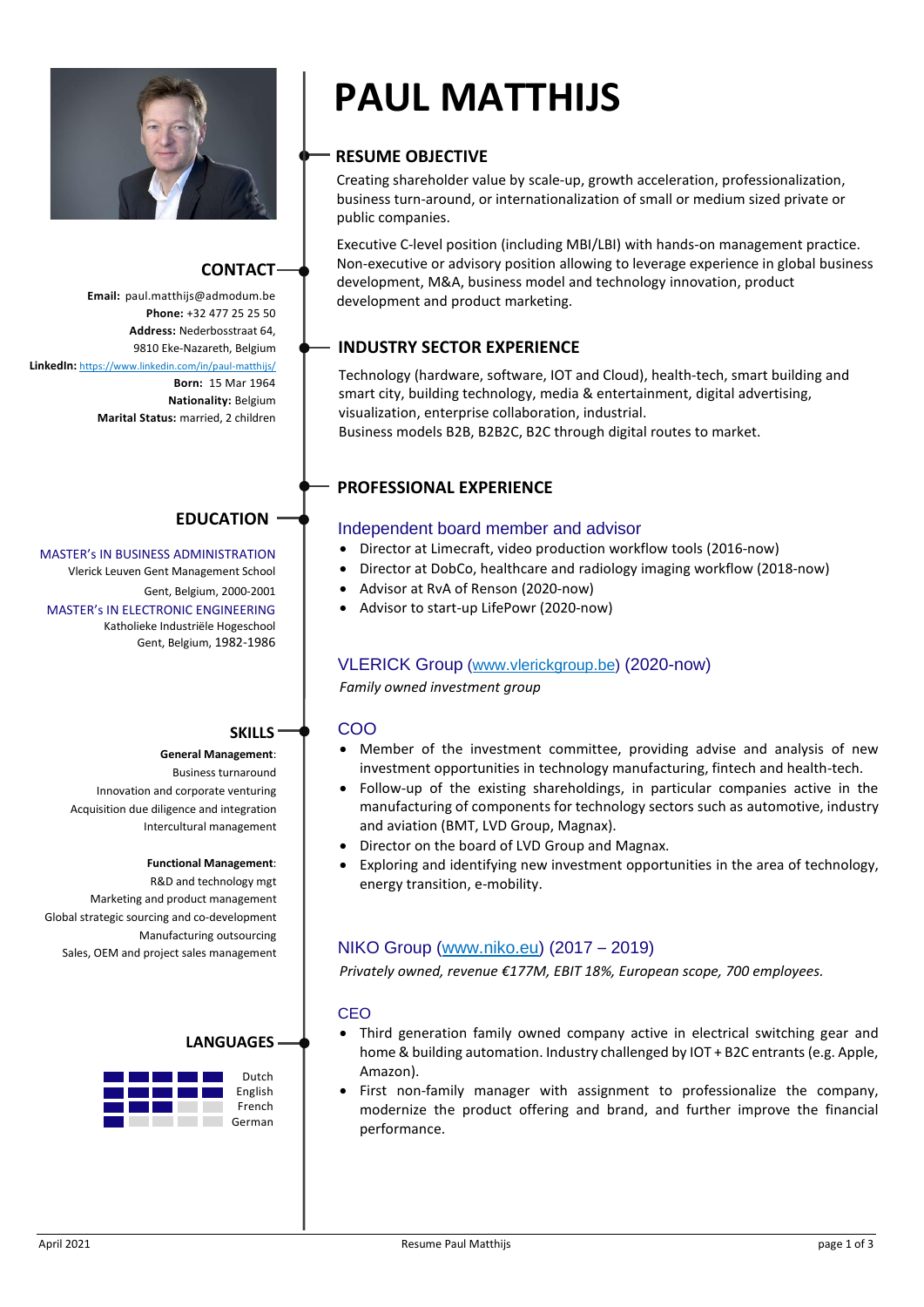#### • Achievements:

- Market exceeding sales growth, EBIT growth 2 pp of sales while increasing investment in manufacturing and product innovation.
- Installed new functional executive management team.
- Defined and executed company-wide strategic planning and mobilization process, including restructurings to stop unprofitable business segments.
- Definition, development and introduction of innovative products and solutions upsmarting company's product portfolio and refreshing company brand. Included creation of strategic partnerships.
- **EXECTED HIMSHS INTERFIELD VARIGHT IN STARK IN STARK IN STARK IN STARK ISLEY IN STARK IN STARK ISLEY ISLEM** Installed various new business processes and business KPIs improving efficiency.

# BARCO N.V. [\(www.barco.com\)](http://www.barco.com/) (1986 – 2017)

*Public (BAR, Euronext Brussels), revenue € 1B, EBITDA 12,5%, global scope, 3600 employees. Global technology company active in professional visualization, entertainment and enterprise collaboration.*

#### Vice President Corporate Technology (2016-2017)

Developing technology vision and technology development roadmap leading Barco to a new positioning within 3 to 5 years. Included internal and external business Senior

#### Vice President Barco China (2015 – 2016)

- Lead Barco China through a necessary turnaround on the level of the organization, local company culture, compliance towards local government, governance processes and business practices.
- Sales and marketing organization management and go-to-market restructuring.

# General Manager Barco Corporate Ventures,

#### member of Barco Core Leadership Team (2008-2015)

- General Manager of corporate venture Barco LiveDots (Large LED screens for events and advertising applications)
	- Realized business turnaround from heavily loss making to 10% EBITDA.
	- Established a dynamic and entrepreneurial management team driven by dedicated corporate venture KPIs.
	- Learnt to bridge the gap between the DNA of entrepreneurial venture and large Corporation
- Lead portfolio of Barco corporate ventures and related business review processes.
- Due diligence and integration management of several M&A companies.

#### Vice President Corporate Technology (2008-2009)

- Establishing and building out centralized R&D service center to business divisions.
- Corporate technology strategy in various visualization domains.

#### Senior Vice President Barco Medical Imaging Division (1995-2008)

- Founded Barco Medical Imaging Systems (currently Barco Healthcare) in 1995 as a corporate start-up and reached €140M sales by 2008 with consistent +15% EBIT.
- Learnt to plan strategy and execute it consistently and predictably.
- Realized growth organically and through acquisitions. Due diligence, integration and daily management of globally spread acquisitions.
- Functional management of R&D, product mgt, marketing and sales.
- Lead company into efficiency initiatives such as outsourced manufacturing in Asia, Six Sigma based quality improvement process.

#### Various positions in R&D and General Management (< 1995)

- Product development, technology innovation, industrialization
- Co-owner of two patents filed in the field of image quality improvement.